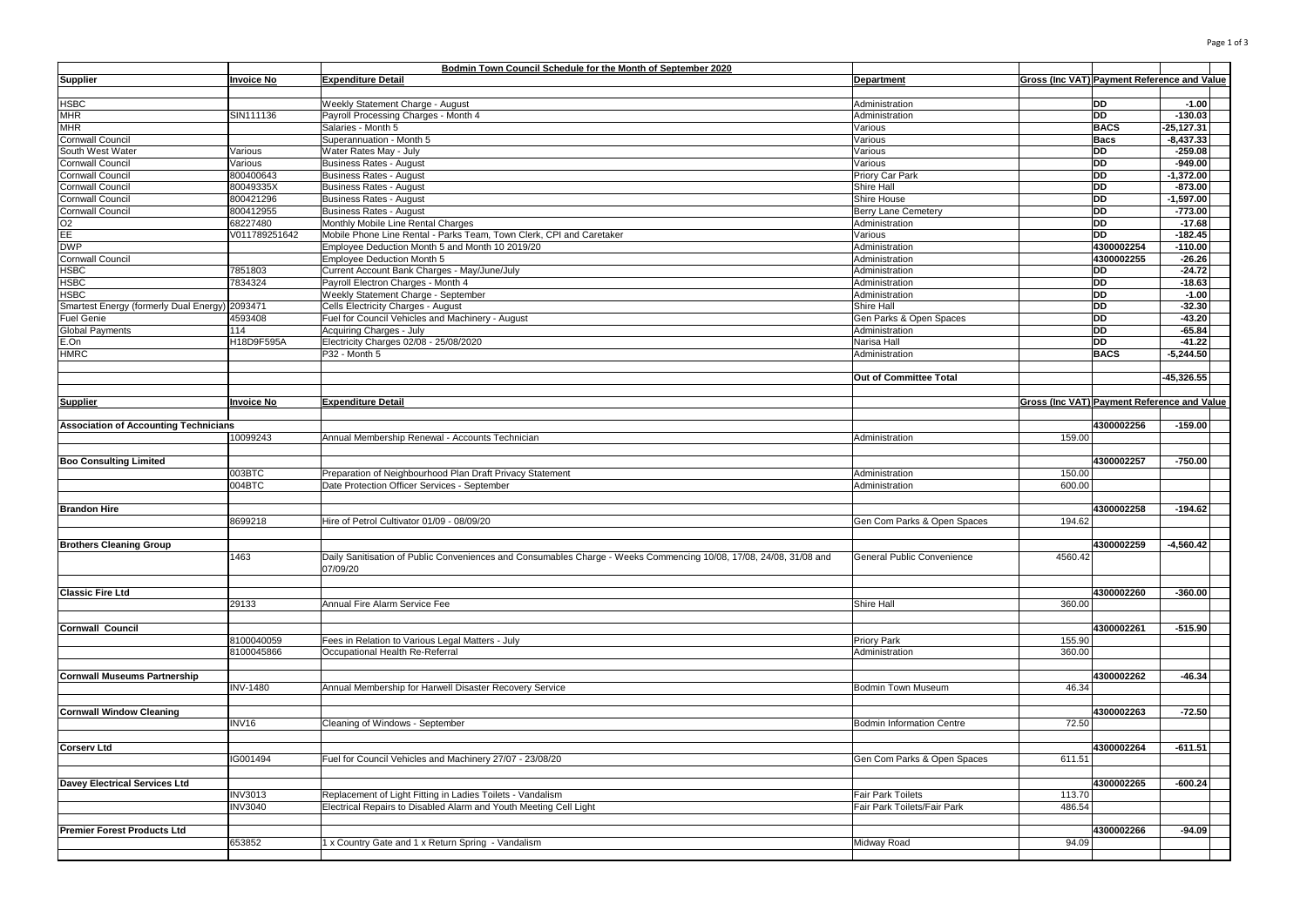| Duchy Cemetery's Ltd                   |                  |                                                                                                        |                                    | 4300002267 | $-385.00$   |
|----------------------------------------|------------------|--------------------------------------------------------------------------------------------------------|------------------------------------|------------|-------------|
|                                        |                  |                                                                                                        |                                    |            |             |
|                                        | 2074             | Preparation of Grave for Burial - 10/09/20                                                             | Gen Com Parks & Open Spaces        | 385.00     |             |
|                                        |                  |                                                                                                        |                                    |            |             |
| <b>Exjet Services</b>                  |                  |                                                                                                        |                                    | 4300002268 | $-768.00$   |
|                                        | <b>INV1207</b>   | CCTV Survey of Town Leat                                                                               | Hillside Park                      | 768.00     |             |
|                                        |                  |                                                                                                        |                                    |            |             |
| <b>Health and Safety Associates</b>    |                  |                                                                                                        |                                    | 4300002269 | $-432.00$   |
|                                        | 2008/11          | Review of Booking Forms, Terms and Conditions and Risk Assessment for Covid Compliant Room Bookings    | Shire House Complex                | 216,00     |             |
|                                        | 2008/12          | Risk Assessment and Consideration of Covid Compliant Practices to Re-Open Reception/Information Centre | <b>Bodmin Information Centre</b>   | 216.00     |             |
|                                        |                  |                                                                                                        |                                    |            |             |
|                                        |                  |                                                                                                        |                                    |            |             |
| Jewson Limited                         |                  |                                                                                                        |                                    | 4300002270 | $-11.38$    |
|                                        | 3630/00145589    | 1x Water Supply Elbow                                                                                  | Fair Park                          | 11.38      |             |
|                                        |                  |                                                                                                        |                                    |            |             |
| <b>Kernow Training Ltd</b>             |                  |                                                                                                        |                                    | 4300002271 | $-1,665.00$ |
|                                        | KTL003518        | 4 x Days First Aid Training for 9 x Delegates                                                          | Gen Com Parks & Open Spaces        | 1665.00    |             |
|                                        |                  |                                                                                                        |                                    |            |             |
| <b>Kestrel Guards</b>                  |                  |                                                                                                        |                                    | 4300002272 | $-220.80$   |
|                                        | 302210           | Guard Patrols 28/08 and 29/08/20                                                                       | Narisa Hall                        | 14.40      |             |
|                                        |                  |                                                                                                        |                                    |            |             |
|                                        | 302944           | Guard Patrols 04/09 and 05/09/20                                                                       | Narisa Hall                        | 17.40      |             |
|                                        | 302945           | 6 x Guard Patrols Week Ending 06/09/20 - Fair Visit                                                    | Fair Park                          | 52.20      |             |
|                                        | 303224           | Call Out to Intruder Alarm Activation - 21/08/20                                                       | Shire House Complex                | 32.40      |             |
|                                        | 303358           | Guard Patrols 11/09 and 12/09/20                                                                       | Narisa Hall                        | 17.40      |             |
|                                        | 303359           | 10 x Guards Patrols Week Ending 13/09/20 - Fair Visit                                                  | Fair Park                          | 87.00      |             |
|                                        |                  |                                                                                                        |                                    |            |             |
| <b>Microtest</b>                       |                  |                                                                                                        |                                    | 4300002273 | $-384.65$   |
|                                        | 97604            | 18 x Office Phone Voice Cloud Licences 18/09 - 17/10/20                                                | Administration                     | 214.92     |             |
|                                        |                  |                                                                                                        |                                    |            |             |
|                                        | 97605            | Office Phone Line Rental and Broadband Charges 07/09 - 06/10/20                                        | Administration                     | 57.59      |             |
|                                        | 97606            | Supply of Covid Support Phone Line 14/09 - 13/10/20                                                    | Administration                     | 16.01      |             |
|                                        | 97607            | 19 x Office 365 Business Basic Licences - September                                                    | Administration                     | 86.64      |             |
|                                        | 97647            | Additional Calls Outside of Agreed Office Phone Contract - July and August                             |                                    | 9.49       |             |
|                                        |                  |                                                                                                        |                                    |            |             |
| <b>Officesmart</b>                     |                  |                                                                                                        |                                    | 4300002274 | $-157.67$   |
|                                        | 84729            | 50 x Document Wallets, 1 x Whiteboard and 1 x Whiteboard Eraser                                        | Gen Com Parks & Open Spaces        | 52.97      |             |
|                                        | 84730            | 6 x Packs of Viricidal Hand Wipes and 3 x Packs of Screen Wipes                                        | Shire House Complex                | 39.38      |             |
|                                        |                  |                                                                                                        |                                    |            |             |
|                                        | 84804            | 10 x White Board Pens                                                                                  | Gen Com Parks & Open Spaces        | 2.57       |             |
|                                        | 84805            | 2 x Wet Floor Safety Signs                                                                             | Shire House Complex                | 13.39      |             |
|                                        | 84965            | 1 x Pack of White Tack                                                                                 | Shire Hall                         | 1.91       |             |
|                                        | 84966            | 10 x Shorthand Notepads and 5 x A4 Notepads                                                            | Administration                     | 12.67      |             |
|                                        | 85158            | 6 x Bottles of 500ml Hand Sanitiser                                                                    | Administration/Shire House Complex | 34.78      |             |
|                                        |                  |                                                                                                        |                                    |            |             |
| <b>Tom O'Reilly</b>                    |                  |                                                                                                        |                                    | 4300002275 | $-325.00$   |
|                                        | 101884           |                                                                                                        | <b>General Cemeteries</b>          | 325.00     |             |
|                                        |                  | Repairs and Rebinding to 5 x Cemetery Record Books                                                     |                                    |            |             |
|                                        |                  |                                                                                                        |                                    |            |             |
| <b>Performing Right Society Ltd</b>    |                  |                                                                                                        |                                    | 4300002276 | $-269.74$   |
|                                        | SIN1477992       | Annual PRS and PPL Licence Renewal Charges                                                             | Shire House Complex                | 269.74     |             |
|                                        |                  |                                                                                                        |                                    |            |             |
| <b>PHS Washrooms</b>                   |                  |                                                                                                        |                                    | 4300002277 | $-818.76$   |
|                                        | 67741516         | Annual Sharps Bin Servicing Contract Renewal - Priory Toilets                                          | <b>General Public Conveniences</b> | 351.00     |             |
|                                        | 67741517         | Annual Sharps Bin Servicing Contract Renewal - Higher Bore Street Toilets                              | <b>General Public Conveniences</b> | 233.76     |             |
|                                        | 67741518         | Annual Sharps Bin Servicing Contract Renewal - Fair Park Toilets                                       | <b>General Public Conveniences</b> | 234.00     |             |
|                                        |                  |                                                                                                        |                                    |            |             |
|                                        |                  |                                                                                                        |                                    |            |             |
| <b>Reed Specialist Recruitment Ltd</b> |                  |                                                                                                        |                                    | 4300002278 | $-1,475.72$ |
|                                        | 236058455        | Hire of Agency Projects Assistant - Week Ending 21/08/20                                               | Gen Com Parks & Open Spaces        | 368.93     |             |
|                                        | 236082165        | Hire of Agency Projects Assistant - Week Ending 28/08/20                                               | Gen Com Parks & Open Spaces        | 368.93     |             |
|                                        | 236110829        | Hire of Agency Projects Assistant - Week Ending 04/09/20                                               | Gen Com Parks & Open Spaces        | 368.93     |             |
|                                        | 236138424        | Hire of Agency Projects Assistant - Week Ending 11/09/20                                               | Gen Com Parks & Open Spaces        | 368.93     |             |
|                                        |                  |                                                                                                        |                                    |            |             |
| <b>Royal Cornwall Hospital</b>         |                  |                                                                                                        |                                    | 4300002279 | $-52.80$    |
|                                        |                  |                                                                                                        |                                    |            |             |
|                                        | 4029373          | Hepatitis B Vaccination Check Up Appointment                                                           | Shire House Complex                | 52.80      |             |
|                                        |                  |                                                                                                        |                                    |            |             |
| <b>RTP Surveyors Ltd</b>               |                  |                                                                                                        |                                    | 4300002280 | $-826.68$   |
|                                        | <b>INV022490</b> | Professional Fees in Relation to Fair Park Toilet Refurbishment                                        | Fair Park Toilets                  | 961.08     |             |
|                                        |                  |                                                                                                        |                                    |            |             |
| G4S Cash Solutions (UK) Limited        |                  |                                                                                                        |                                    | 4300002281 | $-506.76$   |
|                                        | 2453777          | Cash Collection and Processing Charges for 4 x Pay and Display Machines - September                    | Priory Car Park                    | 11.40      |             |
|                                        | 2462568          | Cash Collection and Processing Charges for 4 x Pay and Display Machines - October                      | Priory Car Park                    | 495.36     |             |
|                                        |                  |                                                                                                        |                                    |            |             |
|                                        |                  |                                                                                                        |                                    |            |             |